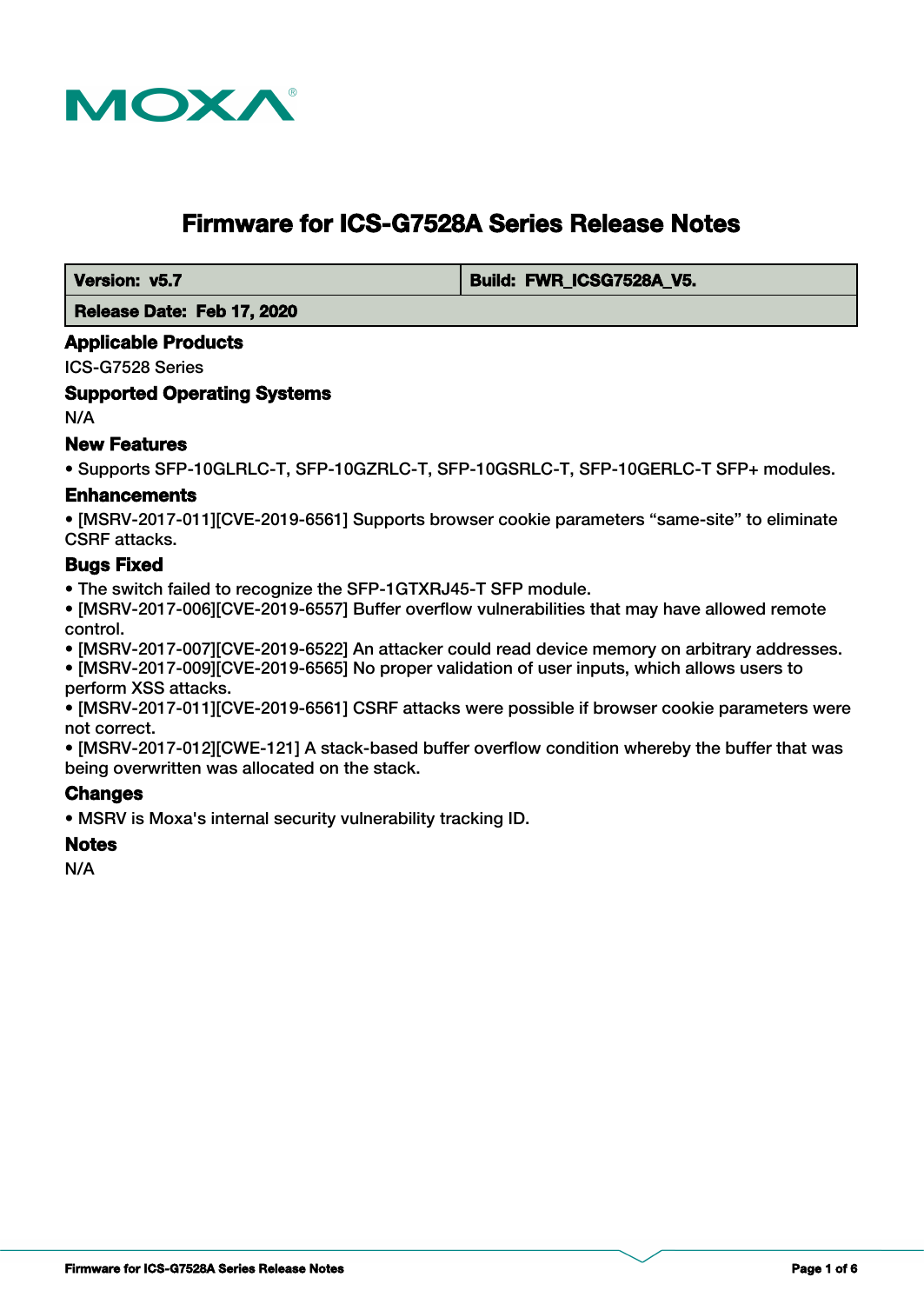

 **Version: v5.6 Build: Build: Build: Build: 18112620** 

 **Release Date: Jan 18, 2019**

## **Applicable Products**

ICS-7528A Series

## **Supported Operating Systems**

N/A

## **New Features**

N/A

## **Enhancements**

• Web GUI support web browser Chrome 65.0

## **Bugs Fixed**

• Fix abnormal display of packet counter in web GUI

## **Changes**

N/A

## **Notes**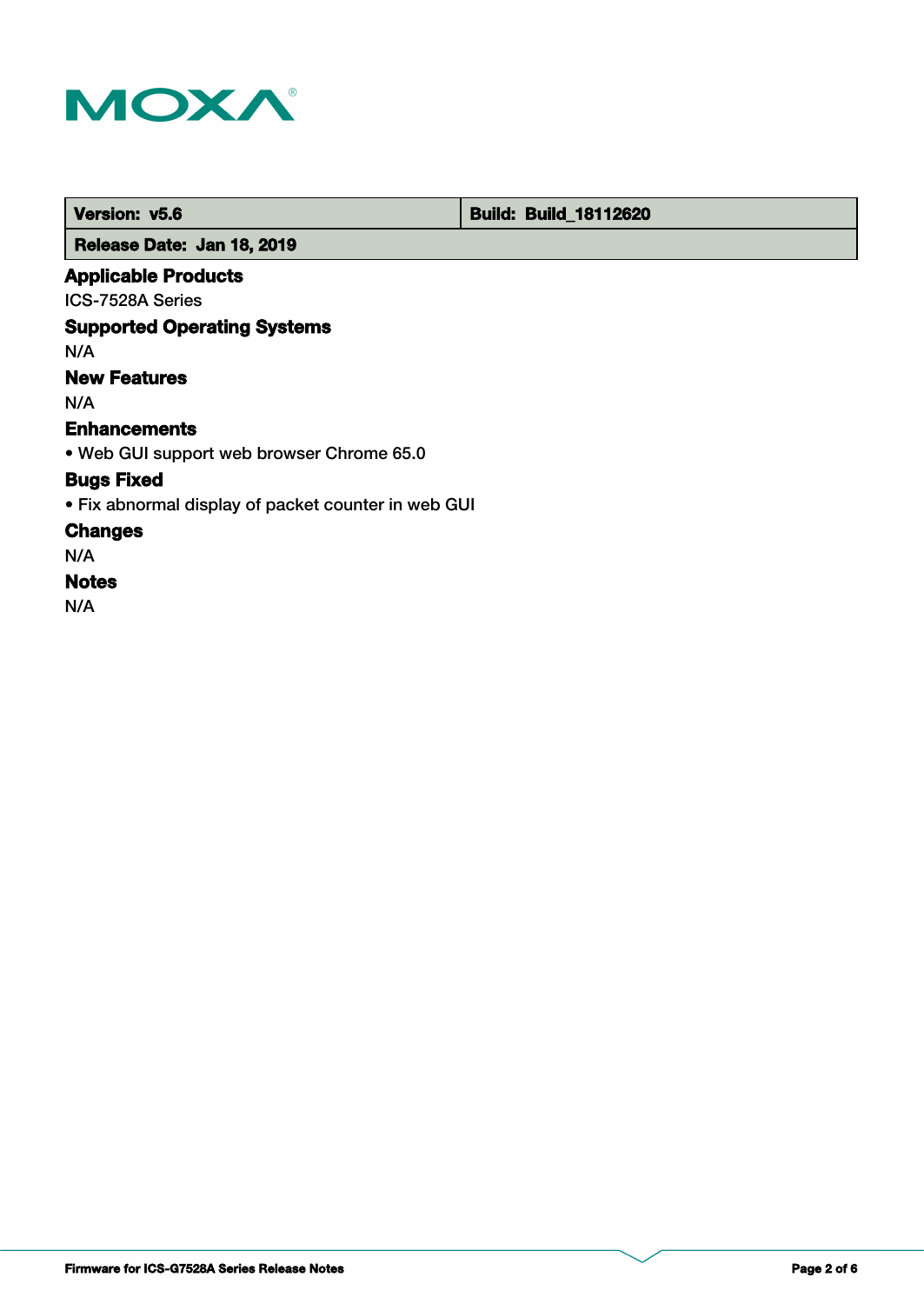

#### **Version: v5.4 Build: Build: Build: 17081010**

 **Release Date: Sep 04, 2017**

#### **Applicable Products**

ICS-G7528A-20GSFP-4GTXSFP-4XG-HV-HV, ICS-G7528A-4GTXSFP-4XG-HV-HV, ICS-G7528A-8GSFP-4GTXSFP-4XG-HV-HV

#### **Supported Operating Systems**

N/A

#### **New Features**

- System Notification: Definable Successful/Failed login notifications.
- Password Policy: Password Strength can be set.
- Account Lockout Policy: Failure Threshold and Lockout Time can be set.
- Log Management: Full log handling.
- Remote Access Interface Enable/Disable.
- Configuration Encryption with password.
- Support SSL certification import.
- Support MAC Authentication Bypass via RADIUS authentication.
- MAC Address Access Control List or MAC Address filtering.
- Protect against MAC Flooding Attack by MAC address sticky.
- NTP authentication to prevent NTP DDoS attack.
- Login Authentication: Support primary & backup database servers (RADIUS/TACACS+/Local Account).

• Login Authentication via RADIUS Server: Support Challenge Handshake Authentication Protocol (CHAP) Authentication Mechanism.

- RADIUS Authentication: Support EAP-MSCHAPv2 (For Windows7).
- MXview Security View Feature Support\* (with MXstudio v2.4).
- Turbo Ring v2, Turbo Chain supports Port Trunking.

#### **Enhancements**

- CLI: Support Multiple Sessions (up to six).
- SMTP Supports Transport Layer Security (TLS) Protocol and Removes SSL v2/v3.
- SNMPv3 Traps and Informs.
- Display Issue with Java Applet.
- Fiber Check: Add Threshold Alarm.
- Static Port Lock with IVL Mode.
- When GbE Port Speed is [Auto], MDI/MDIX is [Auto] Fixed.
- Web UI/CLI Command Enhancement and Modification.

#### **Bugs Fixed**

• The device received a large amount of BPDU packets on the port that did not have the RSTP function enabled, which sometimes caused the device to reboot.

• '&' character in column of switch name, switch location, switch description in system info will not show on the how page information.

#### **Changes**

• Rate limit add more option on ingress rate.

#### **Notes**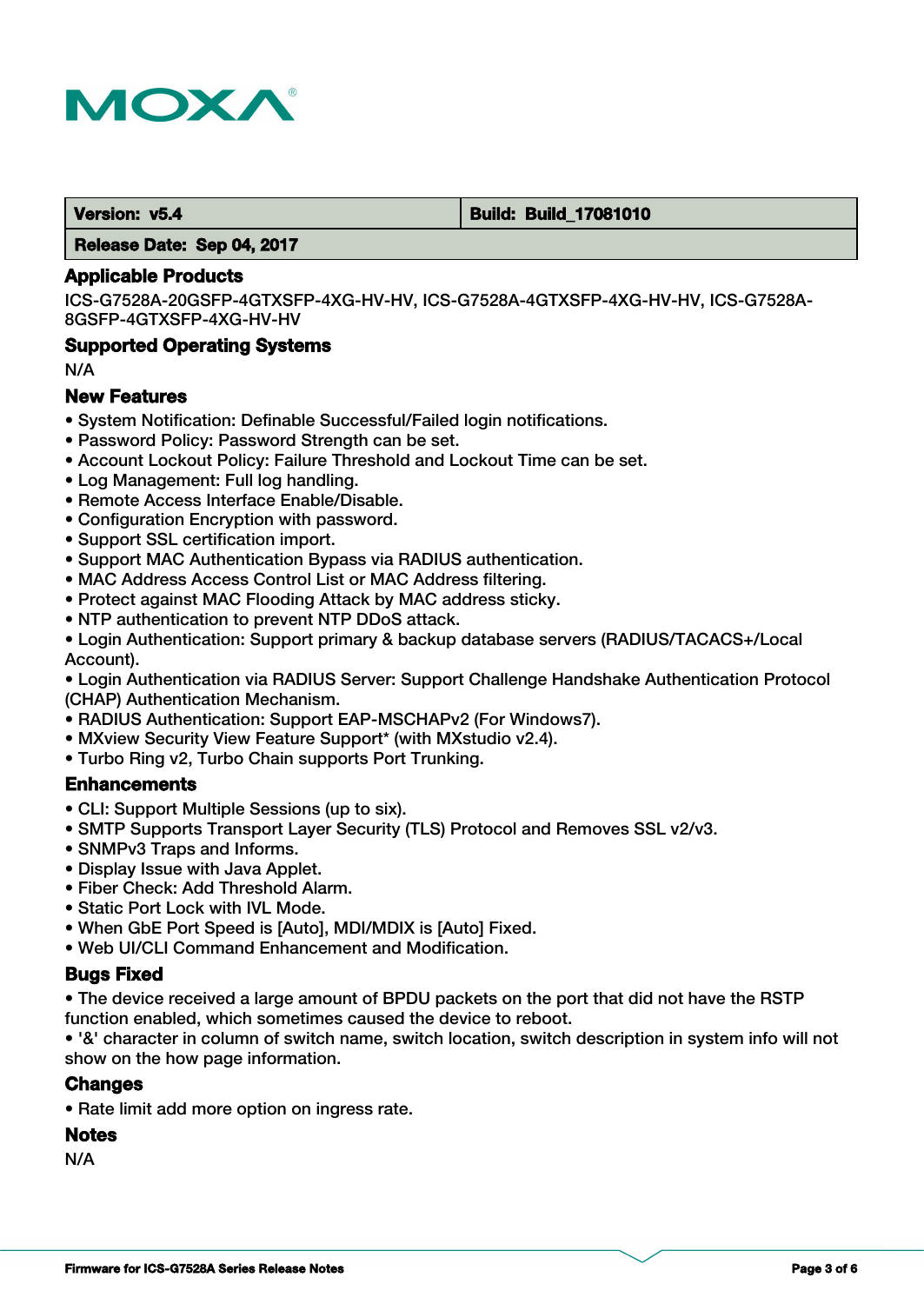

 **Version: v4.2 Build: Build: Build: 16112110** 

 **Release Date: N/A**

## **Applicable Products**

ICS-G7528A-20GSFP-4GTXSFP-4XG-HV-HV, ICS-G7528A-4GTXSFP-4XG-HV-HV, ICS-G7528A-8GSFP-4GTXSFP-4XG-HV-HV

#### **Supported Operating Systems**

N/A

#### **New Features**

N/A

## **Enhancements**

• Encrypted all security passwords and keys in web user interface and command-line interface.

#### **Bugs Fixed**

N/A

#### **Changes**

N/A

#### **Notes**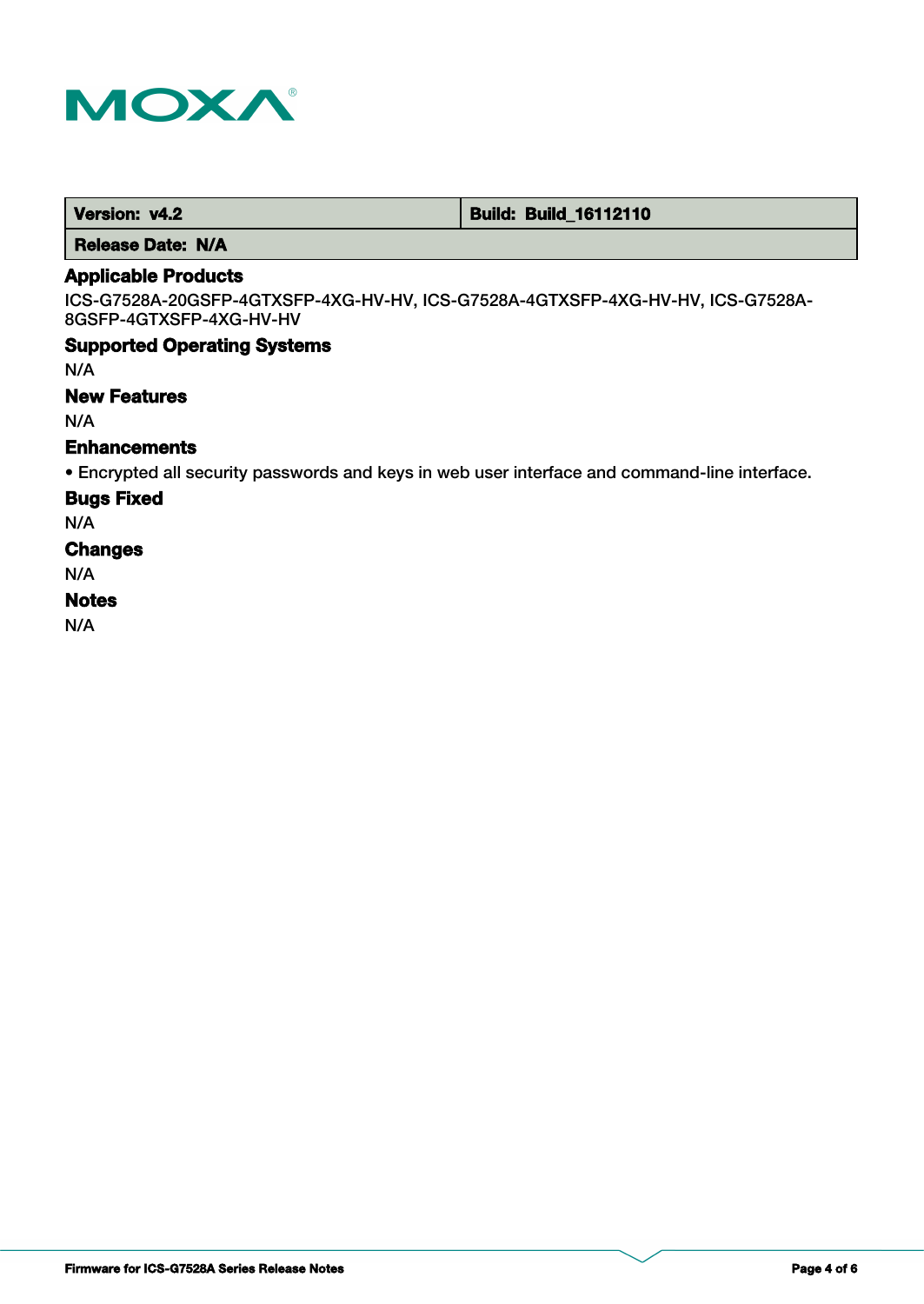

 **Version: v4.1 Build: Build: Build: 15062312** 

 **Release Date: N/A**

## **Applicable Products**

ICS-G7528A-20GSFP-4GTXSFP-4XG-HV-HV, ICS-G7528A-4GTXSFP-4XG-HV-HV, ICS-G7528A-8GSFP-4GTXSFP-4XG-HV-HV

### **Supported Operating Systems**

N/A

#### **New Features**

• Added new Multicast Fast Forwarding Mode.

#### **Enhancements**

- Increased IGMP Groups to 4096 (original 1000 groups).
- Improved Turbo Chain link status check mechanism at the head port.

#### **Bugs Fixed**

• Device rebooted when using CLI commands to back up device configurations to the TFTP server.

• Device rebooted when using CLI commands to change SNMP v3 data encryption keys and the length of key is over 100 characters.

### **Changes**

N/A

#### **Notes**